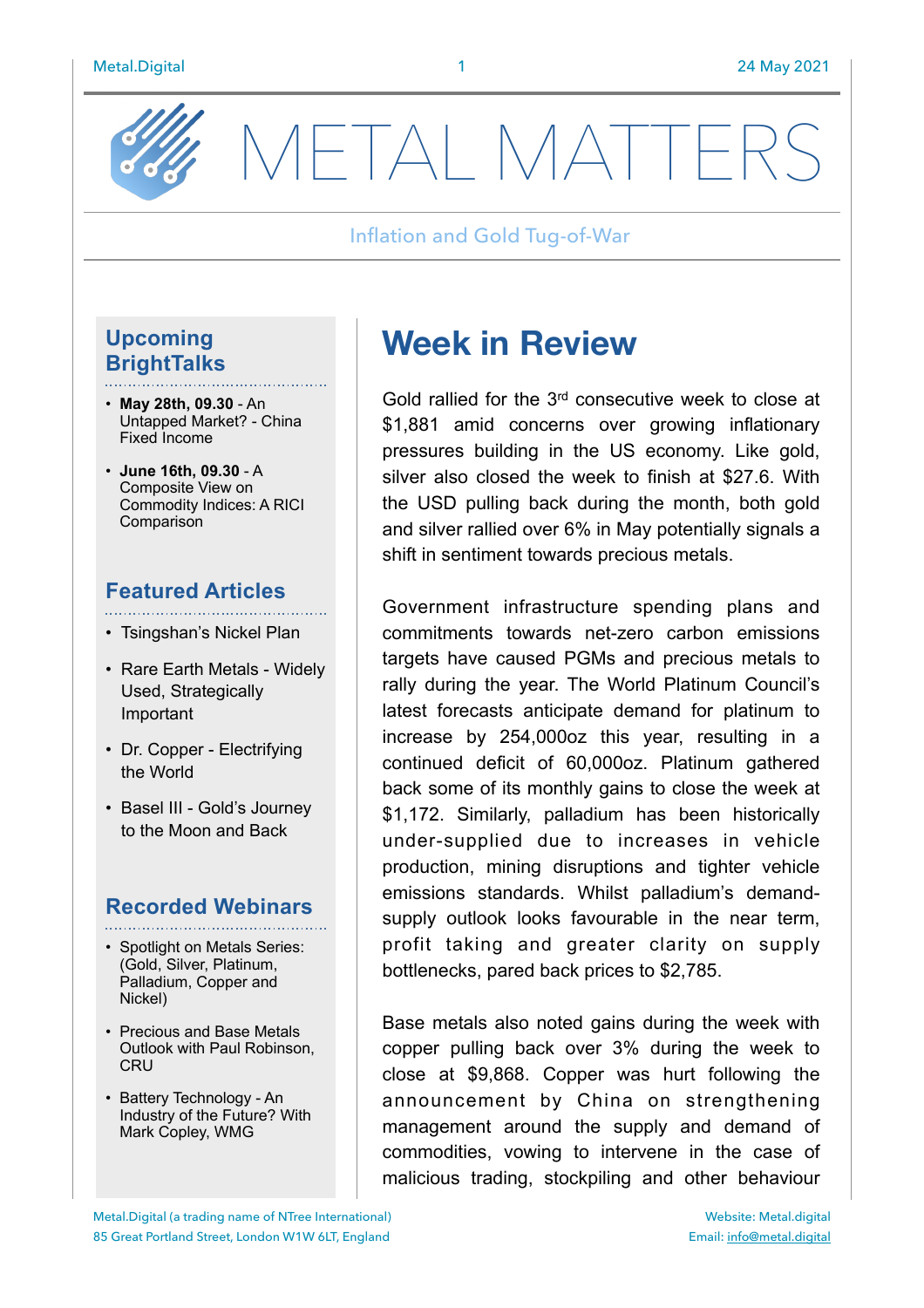Investors will be closely watching the US core PCE release on Friday for signs inflationary pressures are building in the economy and when the FED is likely to taper its' liquidity programmes. Also expected on Friday, is President Biden's budget for FY 2022 which will be watched for any last minute surprises.

Over in the Europe, EU leaders will sit down on Monday to strategise over EU's 2030 emissions targets, Brexit and Russia with potential implications for energy markets and metals critical for the transition to the 2030 net-zero carbon economy.

## **Contact**

#### **LinkedIn:**

- [Metal.Digital](https://www.linkedin.com/company/metal-digital/)
- NTree International

#### **Twitter:**

- @MetalDotDigital
- @NTree\_News

#### **Website:**

- **• <https://metal.digital/>**
- **• <https://www.ntree.co.uk/>**

attempting to bid up prices. Despite China talking down the markets, Trafigura and Goldman Sachs predict a copper shortage and expect prices to hit \$15,000/tonne by year end. Nickel also declined during the week and finished down on the month 2.5%. After reaching a peak of over \$19,000/tonne, nickel had essentially recovered from losses earlier this year following the announcement by Tsingshan on its new nickel matte process.

## Chart of the week – Bitcoin vs Gold



Often compared, gold and bitcoin show a loose price correlation. Bitcoin offers few similarities to gold aside from scarcity, fungibility and a negative correlation to traditional financial investments. With inflation concerns looming, according to the wider narrative, bitcoin would follow gold as an inflation hedge. However, in reality, bitcoin hit its 2021 low at \$30,000 earlier last week, while gold has tracked positively throughout the same timespan, as expected. Was the bitcoin price tumble spurred exclusively by the current social climate, or were the initial inflation-hedging comparisons to gold, baseless?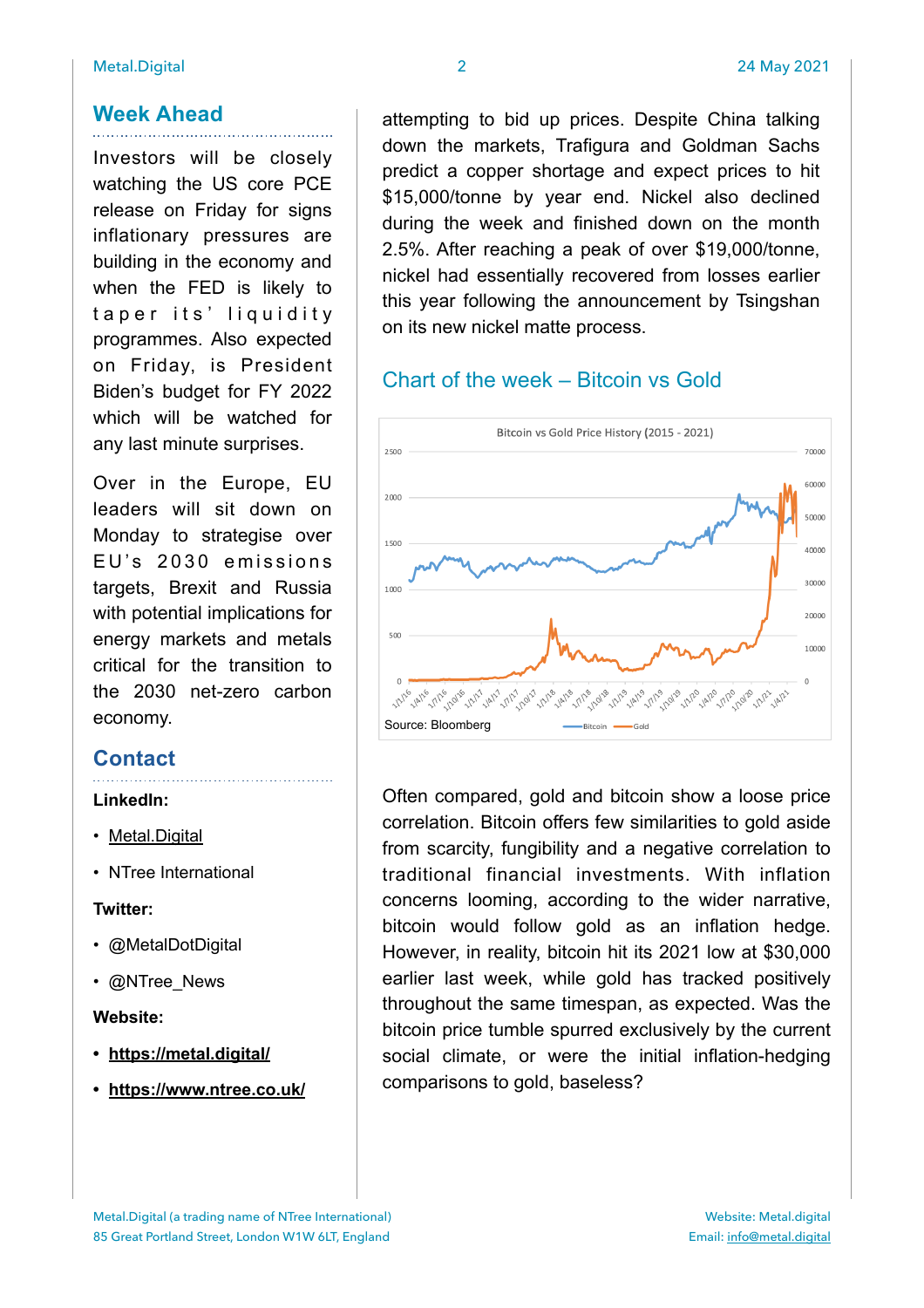## Risk Factors

Investment in the ETC Securities will involve a significant degree of risk. Investors may lose the value of their entire investment or part of it. Each prospective purchaser of, or investor in, ETC Securities should be familiar with instruments having characteristics similar to the ETC Securities and should fully understand the terms of the ETC Securities and the nature and extent of its exposure to risk of loss.

Performance and capital loss: Past performance is not a reliable indicator of future results. The value of an investment may go down as well as up and can result in losses, up to and including a total loss of the amount initially invested.

Generic risks: Investments in ETCs involve numerous risks including, but not limited to, metal market risks, foreign exchange risks, interest rate risks, and liquidity risks.

Potential investors should refer to the section entitled "Risk Factors" in the Prospectus relating to the GPF Physical Metal ETC Securities Programme for further details of these and other risks associated with an investment in GPF ETCs and consult their financial advisers as needed.

| <b>Metal</b>  | Price 21<br><b>May USD</b> | Weekly<br><b>Change</b><br>% | Mtd.<br><b>Change</b><br>% | Ytd.<br><b>Change</b><br>$\frac{9}{6}$ | <b>Price vs</b><br><b>50d</b><br><b>MA</b> | <b>Price vs</b><br><b>200d</b><br><b>MA</b> | <b>Change in</b><br><b>Futures</b><br>positioning |
|---------------|----------------------------|------------------------------|----------------------------|----------------------------------------|--------------------------------------------|---------------------------------------------|---------------------------------------------------|
| Gold          | 1.881                      | 2.1%                         | 6.3%                       | $-0.9%$                                | 6.1%                                       | 2%                                          | 3.5%                                              |
| Silver        | 27.6                       | 0.5%                         | 6.4%                       | 4.4%                                   | 5.6%                                       | 7.3%                                        | $-3.5%$                                           |
| Platinum      | 1,172                      | $-4.7%$                      | $-2.6%$                    | 9.3%                                   | $-3.1%$                                    | 10.7%                                       | $-5.3%$                                           |
| Palladium     | 2,785                      | $-3.8%$                      | $-5.3%$                    | 13.7%                                  | 0.6%                                       | 14.0%                                       | $-5.3%$                                           |
| Copper        | 9,868                      | $-3.4%$                      | 0.4%                       | 27.3%                                  | 4.2%                                       | 23.7%                                       | $-15.0%$                                          |
| <b>Nickel</b> | 17.047                     | $-2.1%$                      | $-2.5%$                    | 3.1%                                   | 1.7%                                       | 3.5%                                        | $-8.7%$                                           |

Note: All performance data to 21st May. Futures positioning based on CFTC and SHFE data. Past performance is not an indicator of future performance and the value of an investment may fall as well as rise. Investors take on currency risk when taking unhedged exposure to commodities. Source: Bloomberg, NTree

# GPF ETC Listings on LSE and Xetra

| <b>Name</b>                       | <b>LSE Ticker</b> | <b>Xetra Ticker</b> | <b>ISIN</b>  | <b>TER</b> |
|-----------------------------------|-------------------|---------------------|--------------|------------|
| <b>GPF Physical Gold ETC</b>      | TGLD              | OIIA                | XS2265368097 | 0.145%     |
| <b>GPF Physical Silver ETC</b>    | <b>TSLV</b>       | <b>OIIB</b>         | XS2265369574 | 0.200%     |
| <b>GPF Physical Platinum ETC</b>  | TPLT              | 0IIC.               | XS2265369731 | 0.200%     |
| <b>GPF Physical Palladium ETC</b> | TPAL              | <b>OIID</b>         | XS2265370234 | 0.200%     |